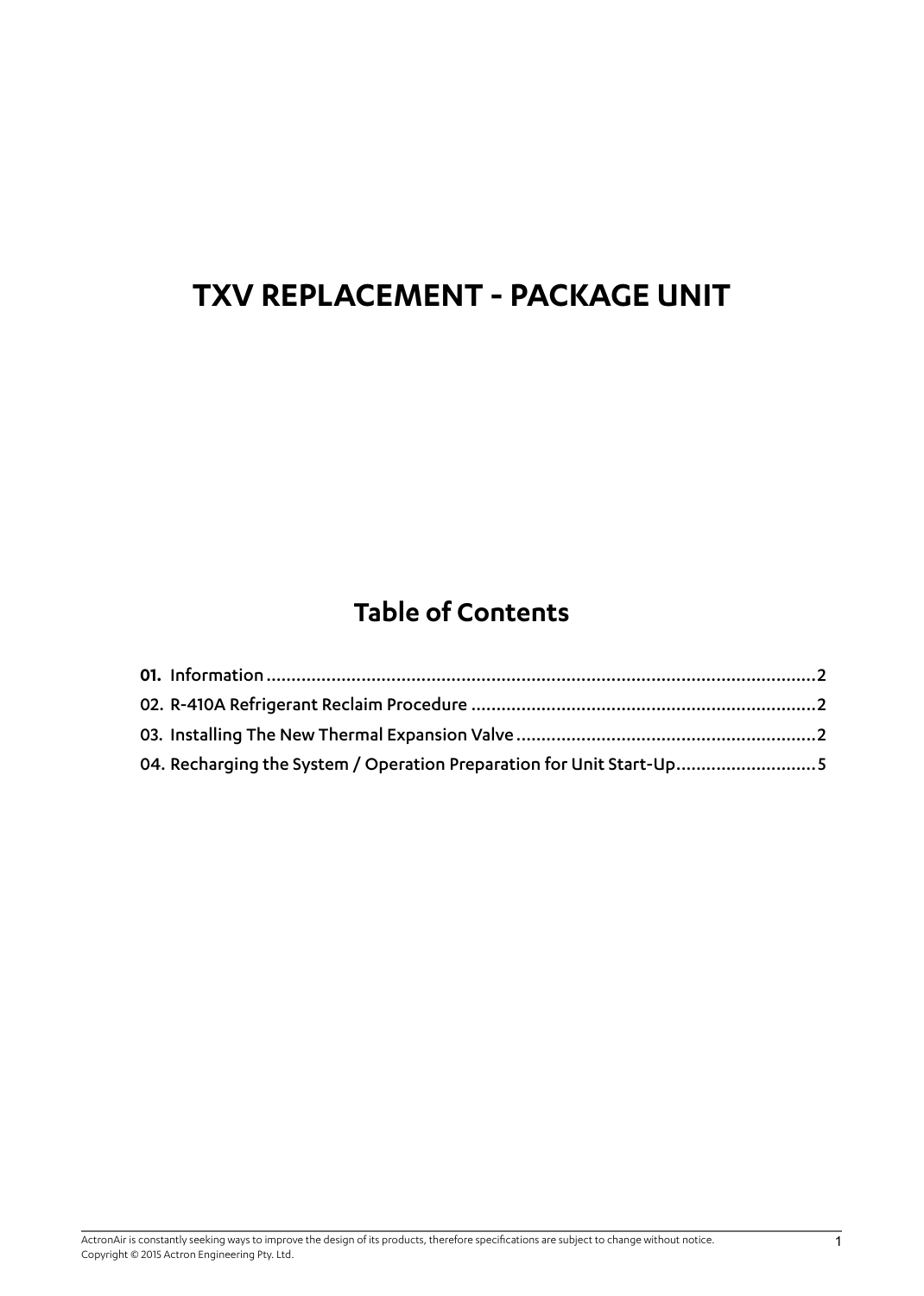### <span id="page-1-0"></span>**01. Information**

To replace the Thermal Expansion Valve (TXV) of the unit, it is necessary to first reclaim the R-410A refrigerant from the system before proceeding with the required task. To do this, it is important that refrigerant reclaim procedures to be carried out in accordance with Australia and New Zealand refrigerant handling code of practice. Particularly observe the notes and important information described below to safely replace the affected TXV:

#### **NOTES**

- The units covered in this manual have two independent circuits, i.e. Circuit #1 (small comp) and Circuit #2 (large comp). Working on one of the circuits will not affect the other.
- When performing TXV replacement process, ensure to correctly identify and work only in the components of the affected Circuit.

#### **CAUTION**

- Never allow R-410A refrigerant to vent into the atmosphere. It is an offence to do so here in Australia. Always reclaim refrigerant using equipment and container dedicated for R-410A system use only.
- Only licensed trades personnel must perform any work related to addition or removal of refrigerant.
- R-410A refrigerant has POE oil that rapidly absorbs moisture. The maximum time any system can be opened to atmosphere is 15 minutes.

## **02.R-410A Refrigerant Reclaim Procedure**

- 1. Connect gauges as per procedure in fitting of refrigerant gauges.
- 2. Remove caps off from reclaim fittings.
- 3. Connect reclaim unit to gauge manifold charging port on inside of unit.
- 4. Connect container cylinder to reclaim unit outside.
- 5. Open gauge ports and hose ball valve.
- 6. Open refrigerant cylinder and start the unit.
- 7. Observe gauge readings until they hold at zero pressure or below.

#### **NOTE**

To keep R-410A bottle cool, place the bottle in a bin of water and replace water as necessary.

- 8. Switch off the unit and close off cylinder valve, unit valve hose ball valve and manifold valves.
- 9. Disconnect the manifold hoses.
- 10. Isolate the power to the unit.

## **03. Installing The New Thermal Expansion Valve**

1. Always replace TXV with the same valve.

Below is the list of thermal expansion valve part number specific to corresponding unit model and circuit:

|                | Thermal Expansion Valve (TXV) Part Number |                                  |  |
|----------------|-------------------------------------------|----------------------------------|--|
| Model          | Circuit #1<br>(Small Compressor)          | Circuit #2<br>(Large Compressor) |  |
| PKY470T        | 4570-122                                  | 4570-126                         |  |
| PKY500T        | 4570-123                                  | 4570-128                         |  |
| PKY540T        | 4570-123                                  | 4570-128                         |  |
| <b>PKY620T</b> | 4570-123                                  | 4570-128                         |  |
| PKY700T        | 4570-126                                  | 4570-128                         |  |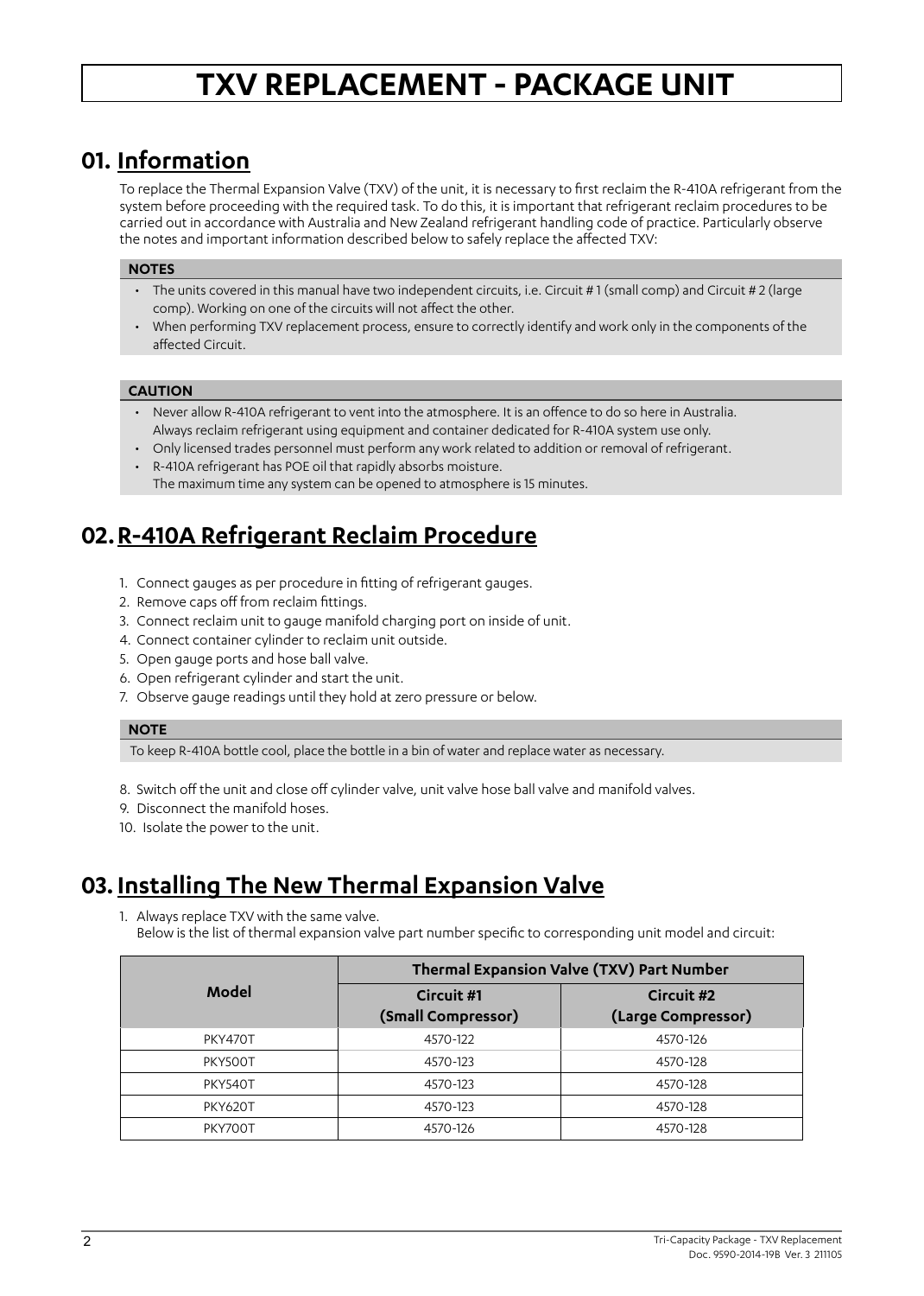2. Ensure TXV is installed with its flow arrow to follow the direction of flow of the refrigeration system. As reference, take note of the direction of flow of the old TXV and fit the new one with the same orientation as the old valve.



3. Always use wet rags when brazing the valves. They are heat sensitive and can be easily damaged when brazing.



#### **NOTES**

- Always face the flame away from TXV when braizing.
- Cool down the expansion valve immediately after braizing.
- 4. Braze the equalizer tube in the new TXV.
- 5. When installing the TXV bulb sensor, ensure to clean the surface of the suction line where the previous one was installed.
- 6. Make sure that the location of new bulb sensor will be in the exact location as the old bulb sensor. As a reference, location of sensor bulb will be as follows:



| <b>Item</b> | <b>Suction Pipe</b><br>Outside<br>Diameter (D) | <b>Bulb Location</b> |
|-------------|------------------------------------------------|----------------------|
|             | $1/2$ " to $5/8$ "                             | 1 o'clock            |
|             | 3/4" to 1-1/4"                                 | $2-3$ o'clock        |

- 7. Form the strap to shape and radius of the valve.
- 8. Leaving the bulb in formed strap, wrap the remaining end of the strap around the suction line.
- 9. Insert the end of the strap through the fastening clip (make sure the fastening screw is almost fully backed off), pull tight then bend over the clip.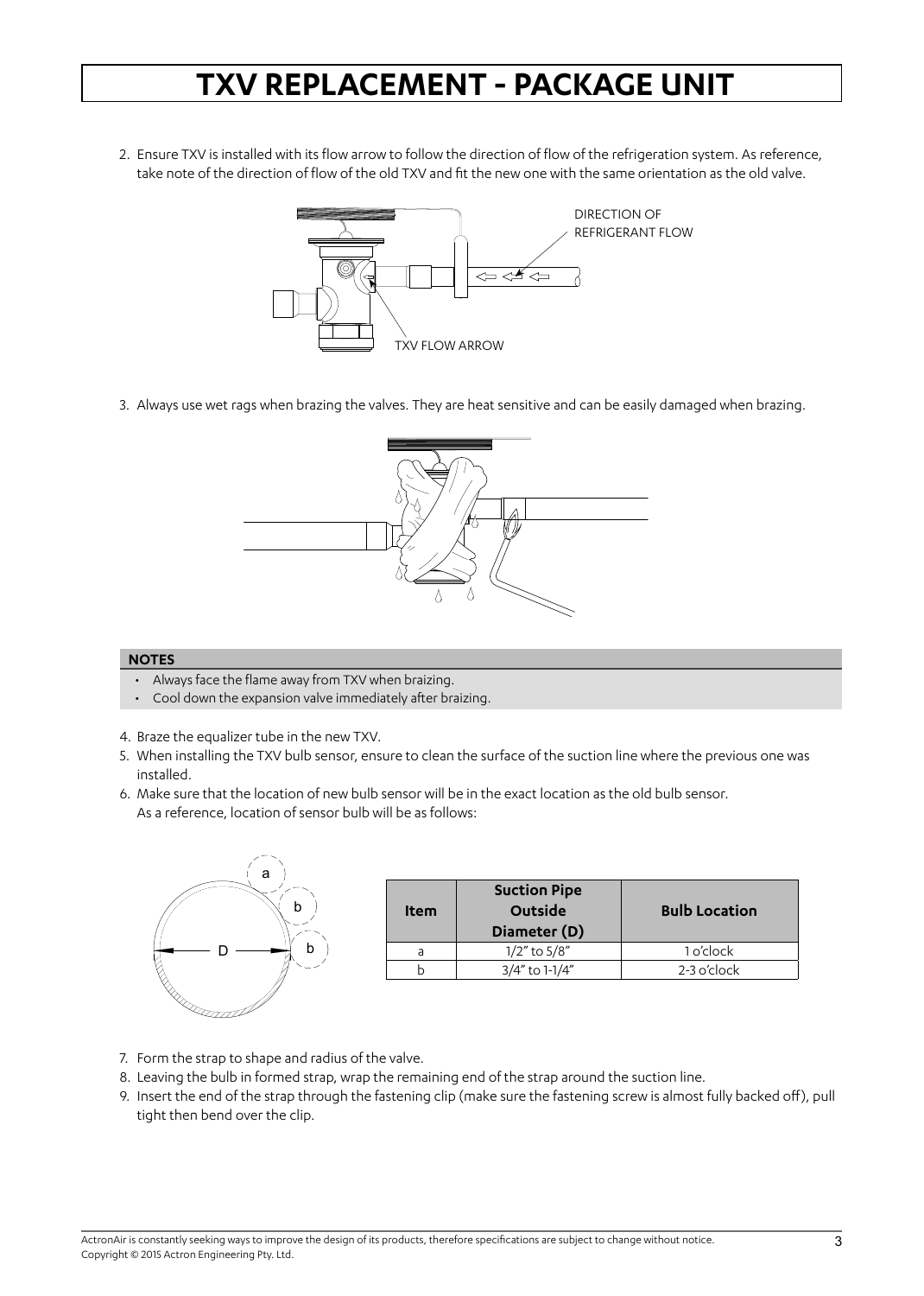10.Securely tighten bolt ensuring the correct positioning as the previous one installed or as per above table in item 6.





**BIG COMPRESSOR PIPING**

**SMALL COMPRESSOR PIPING**



#### **NOTES**

- Make sure that the total length of the bulb is in good contact with suction line pipe.
- Check that equal lengths of the bulb are protruding from each side of the strap.
- Securely fastened bulb unto suction line.
- Always install bulb on the horizontal part of the suction line where the previous one was installed.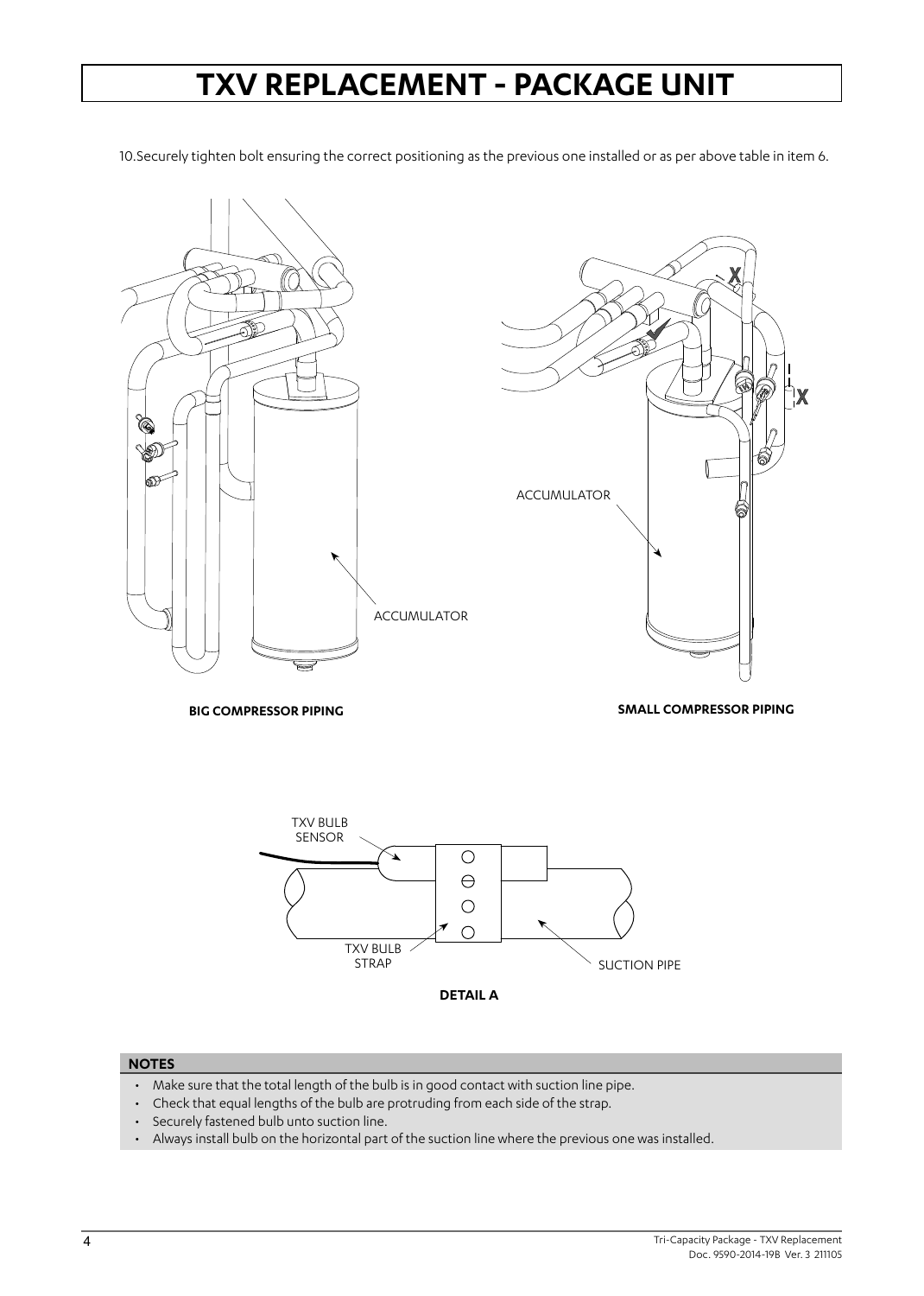<span id="page-4-0"></span>11. Wrap the whole bulb sensor area with insulation tape. See figure below.



12.Adjust TXV spindle to match ActronAir default settings.

| Model          | <b>TXV Location</b> | <b>Adjustment Settings</b> | <b>Direction</b> |
|----------------|---------------------|----------------------------|------------------|
| <b>PKY470T</b> | Large Compressor    | Open 2 turns.              | $\mathbf{z}$     |
|                | Small Compressor    | none                       |                  |
|                | Large Compressor    | Close 3 turns.             | $3\frac{1}{2}$   |
| <b>PKY500T</b> | Small Compressor    | Close 3-1/2 turns.         | 31/2             |
| <b>PKY540T</b> | Large Compressor    | Open 2 turns.              | ( 2 ≯            |
|                | Small Compressor    | Open 2 turns.              | ( 2 ≯            |
| <b>PKY620T</b> | Large Compressor    | Open 2 turns.              | (2)              |
|                | Small Compressor    | Open 2 turns.              | ( 2 ∲            |
| PKY700T        | Large Compressor    | Open 2-1/2 turns.          | $72^{1/2}$       |
|                | Small Compressor    | Open 2 turns.              |                  |

### **04.Recharging the System / Operation Preparation for Unit Start-Up**

- 1. Start evacuation process as per ActronAir evacuation procedure.
- 2. Re-connect gauges and the cylinder of reclaimed R410a refrigerant as per refrigerant reclaim procedures above.
- 3. Recharge the system as per Refrigerant Charging procedures in the Installation and Commissioning Guide.

#### **NOTE**

A fresh R-410A refrigerant may be required as a replacement, particularly where there is contamination in the old reclaimed refrigerant.

- 4. Switch back on the power to the unit.
- 5. Operate the system and check for system subcooling and superheat. If necessary, add refrigerant charge as per procedure detailed in the Refrigerant Charging section of the Installation and Commissioning Guide.